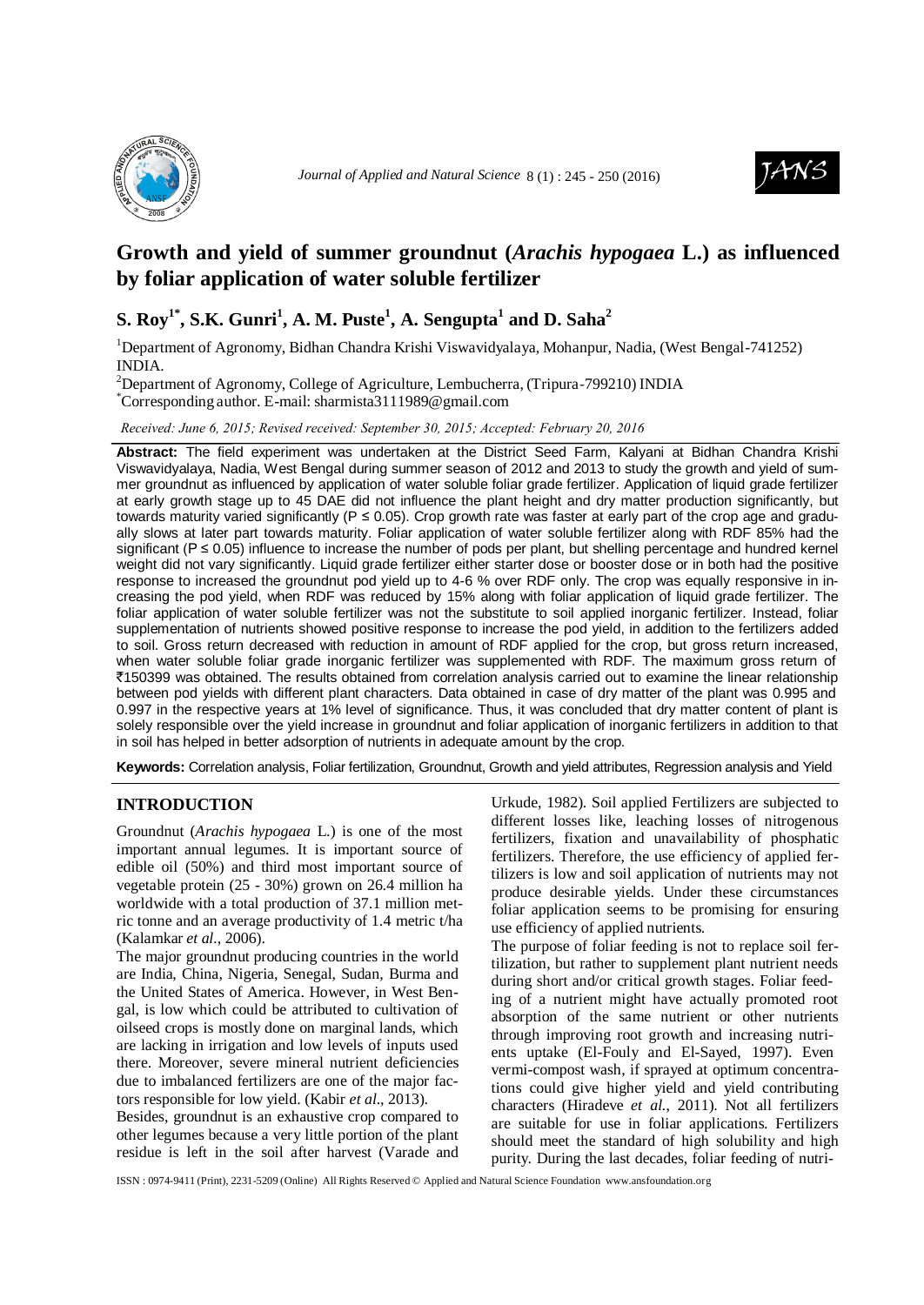ents has become an established procedure in crop production to increase yield and improve the quality of crop products (Roemheld and El-Fouly, 1999). In view of the above fact it was considered worthwhile to undertake the investigation in order to evaluate the vertical expansion (productivity enhancement) of groundnut through supplementation of water-soluble foliar grade fertilizers with soil application at 5% level of significance to sustain the groundnut yield.

### **MATERIALS AND METHODS**

**Study Area:** The experiment was undertaken at District Seed Farm (DSF), Kalyani under Bidhan Chandra Krishi Viswavidyalaya, Nadia, West Bengal during summer season of 2012 and 2013. The farm is situated at 23.5 N latitude and 89.0 E longitude with an average altitude of 9.75m above mean sea level. The initial field soil characteristics were, viz. pH (7.1) and organic carbon (0.49%) were analyzed following the analytical procedure of Jackson (1973). The design of the experiment was in randomized block design (RBD) with twelve (12) treatments and replicated three times. Each plot of the experimental field was of area  $15m^2$  (3m x 5m), with a spacing of 30cm row to row and 10cm plant to plant during both the years. The details of the treatments were:  $T_1 =$  Absolute control (No FYM, no RDNPK and no foliar application of water soluble grade fertilizer),  $T_2$  = FYM 7.5 t/ ha + 100 % Recommended dose of fertilizer (RDNPK) (20:60:40),  $T_3$  = Foliar application of starter dose of water soluble grade fertilizer  $(11:36:24 + \text{trace}$  elements (borax [2%\)@2%](mailto:@2%25) at 30 DAE+ Foliar application of booster dose of water soluble grade fertilizer (8:16:39+ trace element (borax 2%) [@2%](mailto:@2%25) at 45 DAE and 60 DAE,  $T_4$  = Foliar application of starter dose of water soluble grade fertilizer [(17:44:0 +SOP (17:50)] [@5g](mailto:@5g) of each /lit of water 30 DAE+ Foliar application of booster dose of water soluble grade fertilizer [(8:22:0+SOP (17:50)] 5g each at 45 DAE and 60 DAE (2.5g each of per liter),  $T_5 =$  FYM 7.5 t/ha + 100 % Recommended dose of fertilizer (RDNPK)  $(20:60:40) + T_3$ ,  $T_6$  = FYM 7.5 t/ha + 100 % Recommended dose of fertilizer (RDNPK)  $(20:60:40) + T_4$ ,  $T_7$  = FYM 7.5 t/ha + 85 % Recommended dose of fertilizer (RDNPK) (20:60:40),  $T_8 =$  FYM 7.5 t/ha + 85 % Recommended dose of fertilizer (RDNPK)  $(20:60:40) + T_3$ ,  $T_9 = FYM$  7.5 t/ha + 85 % Recommended dose of fertilizer (RDNPK)  $(20:60:40) + T_4$ ,  $T_{10}$  = FYM 7.5 t/ha + 60 % Recommended dose of fertilizer (RDNPK) (20:60:40),  $T_{11}$  = FYM 7.5 t/ha + 60 % Recommended dose of fertilizer (RDNPK)  $(20:60:40) + T_3$ ,  $T_{12} = FYM$  7.5 t/ha + 60 % Recommended dose of fertilizer (RDNPK)  $(20:60:40) + T_4$ . The recommended doses of inorganic fertilizers were 20:60:40 kg ha<sup>-1</sup> of N, P<sub>2</sub>O<sub>5</sub> an[d](mailto:manure@7.5t/ha) K<sub>2</sub>O and Farm Yard [Manure @](mailto:manure@7.5t/ha) 7.5 t/ha. For the water soluble liquid grade fertilizer application (11:36:24 and 8:16:39) the preparation was made from inorganic sources as mentioned.

For nitrogen the source was  $(NH<sub>4</sub>)<sub>2</sub>SO<sub>4</sub>$  (Ammonium sulphate) and for P and K the source was  $KH_2PO_4$ (Potassium dihydrogen phosphate) and KCl; and for the water-soluble foliar grade fertilizer  $17:44:0 + SOP$ (17:50) and 8:22:0 was from the technical grade prepared by IFFCO. Trace element boron (micronutrient) in the form of borax  $(11.4 - 12\%)$  boron content) @2\% was applied as per the treatment schedule of the experiment. Gypsum  $\omega$  400 kg ha<sup>-1</sup> was applied uniformly in all the treatments during both the years. The groundnut variety TG 51 (BARC released) was sown on 19<sup>th</sup> and 22<sup>nd</sup> February during 2012 and 2013 respectively.

**Observations recorded:** The biometrical observations taken during the crop growth were like plant height (cm), dry matter accumulation (g  $m<sup>2</sup>$ ), crop growth rates (g  $m^{-2}day^{-1}$ ), number of nodules per plant and nodule dry weight (mg plant<sup>-1</sup>) at 15 days interval from 30 days after crop emergence. The yield attributes observed were, number of pods per plant, shelling percentage, 100 kernel weight (g). And the yield parameters recorded were pod yield (kg ha<sup>-1</sup>), haulm yield (kg  $ha^{-1}$ ) and harvesting index (%).

**Statistical analysis:** Statistical analysis of data relating to growth, yield parameters and yield data was carried out by using MSTAT following analysis of variance method (Gomez and Gomez, 1984). For comparison of 'F' values and computation of critical difference (CD) at 5% level of significance, Fisher and Yates' tables were consulted. Correlation analysis was done to represent the degree of association between pod yields of groundnut with different plant attributes. Multiple stepwise linear regression analysis between pod yields with different plant characters was carried out in order to identify the most contributing factor.

#### **RESULTS AND DISCUSSION**

**Growth attributing characteristics:** During the present study plant height increased with increase in age of the crop towards maturity. Application of liquid grade fertilizer at early stage up to 45 DAE did not influence the plant height significantly. Significant (P  $\leq$  0.05) variation of plant height was observed due to application of water soluble liquid grade fertilizer at 60 and 75 DAE (Table 1). The maximum plant height was recorded with the treatment  $T_6$  received 100% RDF + 7.5t ha<sup>-1</sup> of  $FYM + T_4$ . At harvest plant height did not vary significantly.

From the table 1, it was revealed that at early growth stage dry matter production gradually increased with increasing the age of the crop but did not vary significantly due to treatments effect. But at later part of the crop growth at 60 and 75 DAE dry matter production varied significantly ( $P \leq 0.05$ ) and highest dry matter production was found in the treatment  $T_2$  at 60 and 75 DAE and at harvest it was  $T_6$ . So, foliar application of water soluble fertilizer showed positive response in increasing the dry matter accumulation at later stage. This might be due to the fact that foliar applications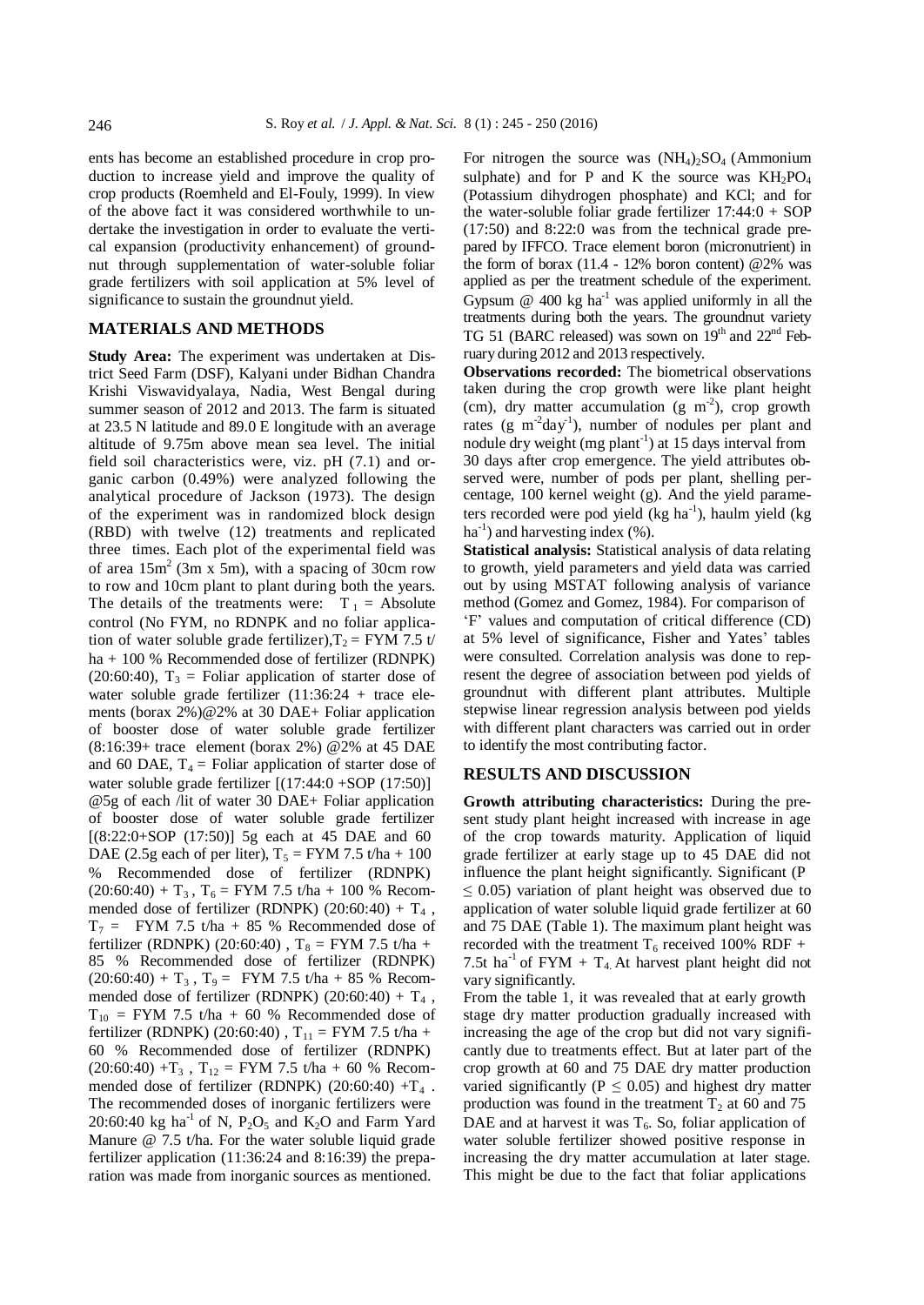|                   | Plant height (cm) |            |            |           | Dry Matter Production ( $g m-2$ ) |               |            |             | Crop Growth Rate $(g m^2day^1)$ |            |            |         |
|-------------------|-------------------|------------|------------|-----------|-----------------------------------|---------------|------------|-------------|---------------------------------|------------|------------|---------|
| <b>Treatments</b> | 45                | 60         | 75         | At har-   | <b>45 DAE</b>                     | <b>60 DAE</b> | 75         | At          | 30-45                           | 46-60      | 61-75      | 76 to   |
|                   | <b>DAE</b>        | <b>DAE</b> | <b>DAE</b> | vest      |                                   |               | <b>DAE</b> | harvest DAE |                                 | <b>DAE</b> | <b>DAE</b> | harvest |
| $T_1$             | 23.86             | 35.66      | 45.84      | 48.43     | 148.81                            | 165.84        | 178.01     | 190.40      | 4.06                            | 1.14       | 0.81       | 0.81    |
| T <sub>2</sub>    | 27.32             | 42.47      | 51.93      | 54.88     | 193.03                            | 305.05        | 426.67     | 443.70      | 6.48                            | 7.47       | 8.11       | 1.50    |
| $T_3$             | 25.86             | 41.36      | 50.60      | 54.30     | 175.07                            | 271.60        | 368.67     | 389.85      | 6.50                            | 6.44       | 6.47       | 1.52    |
| T <sub>4</sub>    | 26.70             | 42.72      | 51.18      | 53.80     | 181.04                            | 281.13        | 371.49     | 394.60      | 6.37                            | 6.67       | 6.03       | 2.14    |
| $T_5$             | 28.70             | 46.68      | 53.19      | 55.44     | 203.46                            | 279.56        | 404.64     | 447.70      | 7.10                            | 5.08       | 8.34       | 2.89    |
| $T_6$             | 28.92             | 46.75      | 54.65      | 54.69     | 200.64                            | 282.23        | 409.53     | 450.20      | 6.92                            | 5.44       | 8.49       | 2.17    |
| $T_7$             | 26.82             | 42.77      | 51.23      | 53.86     | 187.92                            | 290.34        | 386.88     | 410.45      | 6.76                            | 6.83       | 6.44       | 2.00    |
| $T_{8}$           | 27.13             | 44.81      | 52.42      | 54.53     | 206.92                            | 303.95        | 402.50     | 436.55      | 8.06                            | 6.47       | 6.57       | 1.99    |
| $T_{9}$           | 27.68             | 44.81      | 52.53      | 55.03     | 212.89                            | 301.95        | 417.83     | 447.25      | 9.03                            | 5.94       | 7.73       | 1.60    |
| $T_{10}$          | 26.06             | 41.48      | 49.84      | 52.09     | 177.25                            | 284.56        | 355.76     | 372.55      | 6.52                            | 7.16       | 4.75       | 1.15    |
| $T_{11}$          | 26.37             | 42.22      | 51.64      | 53.95     | 191.12                            | 287.92        | 367.89     | 394.95      | 7.06                            | 6.45       | 5.33       | 1.50    |
| $T_{12}$          | 26.57             | 42.15      | 51.62      | 53.61     | 180.32                            | 288.77        | 359.26     | 397.15      | 6.42                            | 7.23       | 4.70       | 2.48    |
| $SEm(\pm)$        | 0.982             | 1.401      | 0.956      | 1.896     | 16.302                            | 11.346        | 32.345     | 28.611      | 1.154                           | 1.267      | 2.036      | 7.926   |
| $CD (p=0.05)$     | NS                | 3.963      | 2.704      | <b>NS</b> | NS                                | 32.087        | 91.471     | 80.912      | <b>NS</b>                       | NS         | NS         | NS      |

**Table 1**. Crop growth of groundnut as influenced by water soluble foliar grade fertilizer (Pooled over years 2012 and 2013).

**Table 2.** Nodulation and yield attributes of groundnut as influenced by water soluble foliar grade fertilizer (Pooled over years 2012 and 2013 ).

|                   |               | Number of nodules plant <sup>-1</sup> |                  |               | Nodule dry weight $(mg~plant-1)$ |        |                                          | <b>Yield attributes</b> |                                                            |  |
|-------------------|---------------|---------------------------------------|------------------|---------------|----------------------------------|--------|------------------------------------------|-------------------------|------------------------------------------------------------|--|
| <b>Treatments</b> | <b>30 DAE</b> | 45<br><b>DAE</b>                      | 60<br><b>DAE</b> | <b>30 DAE</b> | <b>45 DAE</b>                    | 60 DAE | Number of<br>pods<br>plant <sup>-1</sup> | <b>Shelling</b><br>(70) | 100<br><b>Kernel Weight</b><br>$\left( \mathbf{g} \right)$ |  |
| $T_1$             | 10.03         | 14.65                                 | 18.71            | 0.19          | 0.28                             | 0.32   | 11.14                                    | 66.81                   | 43.88                                                      |  |
| T <sub>2</sub>    | 12.64         | 18.50                                 | 25.78            | 0.24          | 0.38                             | 0.36   | 19.31                                    | 70.17                   | 45.49                                                      |  |
| $T_3$             | 9.41          | 17.91                                 | 22.91            | 0.13          | 0.25                             | 0.42   | 16.33                                    | 69.87                   | 45.68                                                      |  |
| T <sub>4</sub>    | 11.53         | 17.72                                 | 20.24            | 0.18          | 0.38                             | 0.44   | 16.27                                    | 69.94                   | 46.43                                                      |  |
| $T_5$             | 10.94         | 17.82                                 | 22.13            | 0.63          | 0.29                             | 0.30   | 19.92                                    | 71.49                   | 48.25                                                      |  |
| $T_6$             | 10.25         | 20.00                                 | 23.34            | 0.21          | 0.37                             | 0.39   | 20.89                                    | 70.65                   | 47.70                                                      |  |
| $T_7$             | 9.90          | 16.62                                 | 19.96            | 0.29          | 0.93                             | 0.35   | 16.78                                    | 68.91                   | 48.04                                                      |  |
| $T_8$             | 13.41         | 17.93                                 | 26.99            | 0.36          | 0.38                             | 0.25   | 20.47                                    | 70.69                   | 48.17                                                      |  |
| T <sub>9</sub>    | 11.27         | 18.16                                 | 26.37            | 0.16          | 0.94                             | 1.81   | 19.29                                    | 70.28                   | 48.08                                                      |  |
| $T_{10}$          | 11.77         | 16.35                                 | 21.41            | 0.23          | 0.27                             | 0.83   | 15.91                                    | 68.66                   | 46.27                                                      |  |
| $T_{11}$          | 10.01         | 17.95                                 | 23.99            | 1.12          | 0.36                             | 3.32   | 16.73                                    | 69.00                   | 47.41                                                      |  |
| $T_{12}$          | 13.62         | 16.12                                 | 27.16            | 0.31          | 0.35                             | 3.47   | 17.48                                    | 69.30                   | 47.79                                                      |  |
| $SEm(\pm)$        | 2.048         | 2.574                                 | 3.140            | 0.149         | 0.200                            | 0.396  | 0.976                                    | 1.822                   | 1.410                                                      |  |
| $CD (p=0.05)$     | NS            | <b>NS</b>                             | NS.              | NS            | NS                               | 1.122  | 2.760                                    | NS                      | NS                                                         |  |

**Table 3**. Yield and economics of groundnut as influenced by water soluble foliar grade fertilizer (Pooled over years 2012 and 2013).

| <b>Treatments</b> | Pod yield $(kg ha-1)$ | Haulm yield $(kg ha-1)$ | Harvest Index $(\% )$ | Gross return $(\overline{\zeta}/h a)$ |       | Total cost $(\bar{\zeta}/h a)$ Net return : Cost |
|-------------------|-----------------------|-------------------------|-----------------------|---------------------------------------|-------|--------------------------------------------------|
| $T_1$             | 1252                  | 1904                    | 39.54                 | 50563                                 | 36263 | 0.39                                             |
| $T_{2}$           | 3588                  | 4437                    | 44.76                 | 144636                                | 46589 | 1.73                                             |
| $T_3$             | 3105                  | 3899                    | 44.54                 | 125148                                | 37898 | 2.29                                             |
| T <sub>4</sub>    | 3174                  | 3943                    | 44.66                 | 127926                                | 37377 | 2.45                                             |
| $T_5$             | 3664                  | 4477                    | 45.53                 | 147660                                | 48224 | 2.02                                             |
| $T_6$             | 3732                  | 4502                    | 45.50                 | 150399                                | 47703 | 2.11                                             |
| $T_7$             | 3417                  | 4105                    | 45.44                 | 137706                                | 40888 | 2.39                                             |
| $T_8$             | 3662                  | 4366                    | 45.50                 | 147552                                | 42523 | 2.56                                             |
| $T_{9}$           | 3730                  | 4473                    | 45.67                 | 150332                                | 42002 | 2.69                                             |
| $T_{10}$          | 3026                  | 3759                    | 44.71                 | 121960                                | 39733 | 2.27                                             |
| $T_{11}$          | 3235                  | 3950                    | 44.93                 | 130375                                | 41368 | 2.26                                             |
| $T_{12}$          | 3281                  | 3972                    | 44.92                 | 132240                                | 40847 | 2.44                                             |
| $SEm(\pm)$        | 128.61                | 183.21                  | 1.906                 | 5132.1                                | 36263 | 0.128                                            |
| $CD(P=0.05)$      | 363.72                | 536.33                  | NS                    | 14513.5                               | 46589 | 0.362                                            |

**Table 4.** Correlation Matrix of Pod Yield with different Plant Character of Groundnut during 2012.

| <b>Plant Character</b> | Pod   | Drv           | <b>Nodule</b> | No. of    | Pod drv      | <b>Shelling</b> | <b>Hundred Ker-</b> | <b>Harvest</b> |
|------------------------|-------|---------------|---------------|-----------|--------------|-----------------|---------------------|----------------|
|                        | Yield | <b>Matter</b> | /plant        | pod/plant | weight/plant | $(\%)$          | nel Weight          | Index          |
| Pod Yield              | 1.000 | $0.995**$     | $0.504*$      | $0.835**$ | $0.768**$    | $0.797**$       | $0.854**$           | $0.972**$      |
| Dry Matter             |       | 1.000         | $0.535*$      | $0.823**$ | $0.737**$    | $0.829**$       | $0.837**$           | $0.956**$      |
| Nodule/plant           |       |               | 1.000         | $0.586*$  | 0.493        | $0.589*$        | 0.447               | 0.312          |
| No. of pod/plant       |       |               |               | 1.000     | $0.820**$    | $0.751**$       | $0.839**$           | $0.758**$      |
| Pod dry weight/plant   |       |               |               |           | 1.000        | $0.660**$       | $0.900**$           | $0.717**$      |
| Shelling $(\%)$        |       |               |               |           |              | 1.000           | $0.747**$           | $0.709**$      |
| Hundred Kernel Weight  |       |               |               |           |              |                 | 1.000               | $0.815**$      |
| Harvest Index          |       |               |               |           |              |                 |                     | .000           |

Note: \*\* means significant at 1% level; \* means significant at 5% level.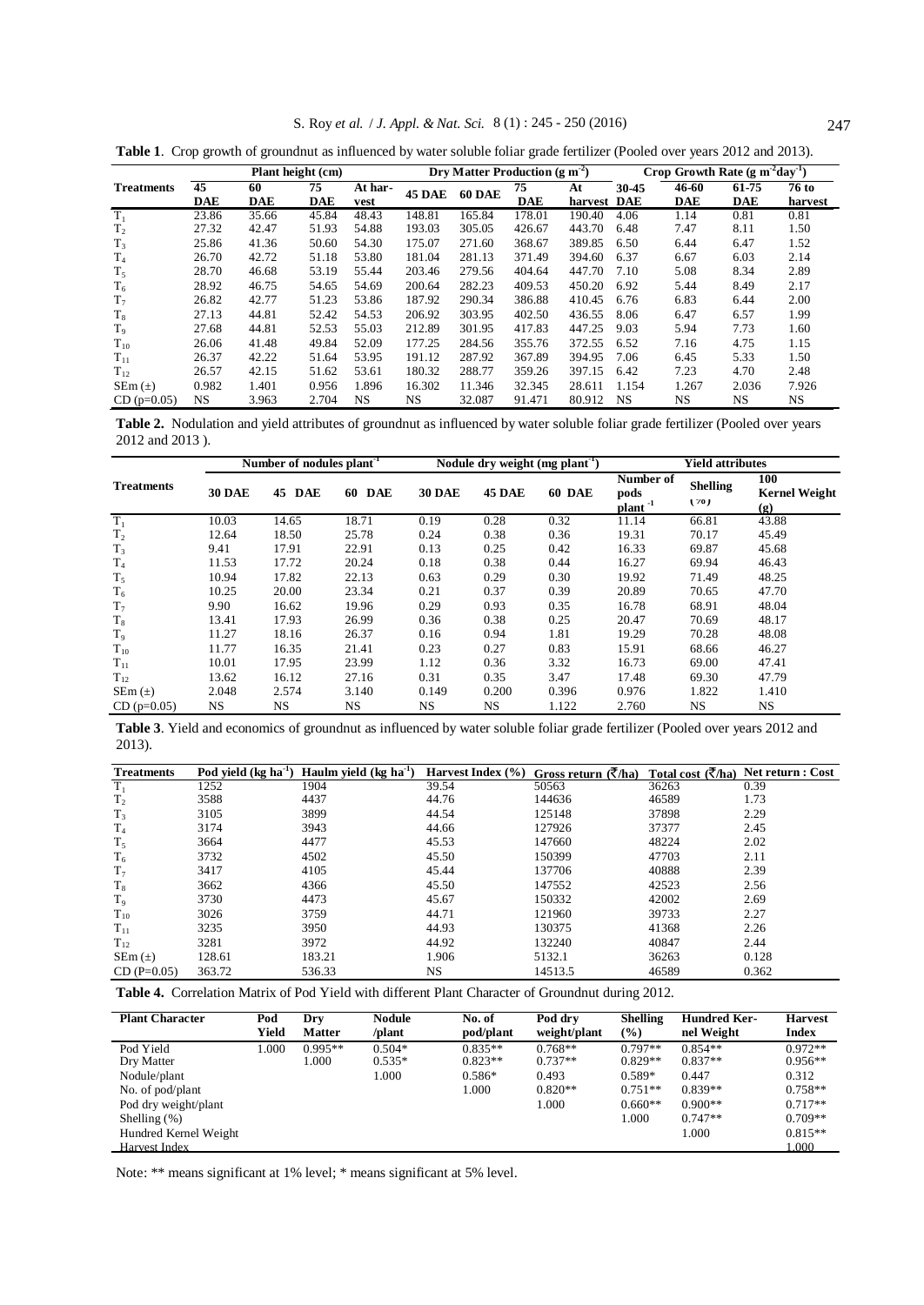## 248 S. Roy *et al.* / *J. Appl. & Nat. Sci.* 8 (1) : 245 - 250 (2016)

| Table 4 a. Correlation Matrix of pod yield with different plant characters of Groundnut during 2013. |  |  |  |
|------------------------------------------------------------------------------------------------------|--|--|--|
|------------------------------------------------------------------------------------------------------|--|--|--|

| <b>Plant Character</b> | Pod<br>Yield | Dry<br><b>Matter</b> | <b>Nodule</b><br>/plant | No. of pod/<br>plant | Pod drv<br>weight/plant | <b>Shelling</b><br>$(\%)$ | <b>Hundred Kernel</b><br>Weight | <b>Harvest</b><br><b>Index</b> |
|------------------------|--------------|----------------------|-------------------------|----------------------|-------------------------|---------------------------|---------------------------------|--------------------------------|
| Pod Yield              | 000.         | $0.997**$            | $0.505*$                | $0.941**$            | $0.814**$               | $0.872**$                 | $0.684**$                       | $0.954**$                      |
| Dry Matter             |              | .000                 | 0.490                   | $0.936**$            | $0.803**$               | $0.884**$                 | $0.653*$                        | $0.936**$                      |
| Nodule/plant           |              |                      | 1.000                   | 0.486                | $0.690**$               | 0.370                     | $0.530*$                        | $0.511*$                       |
| No. of pod/plant       |              |                      |                         | 1.000                | $0.898**$               | $0.883**$                 | $0.588*$                        | $0.855**$                      |
| Pod dry weight/plant   |              |                      |                         |                      | 1.000                   | $0.772**$                 | $0.666**$                       | $0.717**$                      |
| Shelling $(\%)$        |              |                      |                         |                      |                         | 1.000                     | $0.546*$                        | $0.777**$                      |
| Hundred Kernel Weight  |              |                      |                         |                      |                         |                           | 1.000                           | $0.727**$                      |
| Harvest Index          |              |                      |                         |                      |                         |                           |                                 | 1.000                          |

| Note: ** means significant at 1% level ; * means significant at 5% level. |  |
|---------------------------------------------------------------------------|--|
|---------------------------------------------------------------------------|--|

| Table 4 b. Correlation Matrix of Pod Yield with different plant characters of Groundnut (pooled over two years). |  |  |
|------------------------------------------------------------------------------------------------------------------|--|--|
|------------------------------------------------------------------------------------------------------------------|--|--|

| <b>Plant Character</b> | Pod<br>Yield | Dry<br><b>Matter</b> | <b>Nodule</b><br>/plant | No. of<br>pod/plant | Pod drv<br>weight/plant | <b>Shelling</b><br>$(\%)$ | <b>Hundred Kernel</b><br>Weight | <b>Harvest</b><br><b>Index</b> |
|------------------------|--------------|----------------------|-------------------------|---------------------|-------------------------|---------------------------|---------------------------------|--------------------------------|
| Pod Yield              | 1.000        | $0.997**$            | $0.598*$                | $0.929**$           | $0.800**$               | $0.867**$                 | $0.795**$                       | $0.975**$                      |
| Dry Matter             |              | .000                 | $0.588*$                | $0.931**$           | $0.784**$               | $0.887**$                 | $0.759**$                       | $0.965**$                      |
| Nodule/plant           |              |                      | 1.000                   | $0.663**$           | $0.755**$               | $0.505*$                  | 0.462                           | $0.524*$                       |
| No. of pod/plant       |              |                      |                         | 1.000               | $0.883**$               | $0.915**$                 | $0.740**$                       | $0.843**$                      |
| Pod dry weight/plant   |              |                      |                         |                     | 1.000                   | $0.772**$                 | $0.818**$                       | $0.733**$                      |
| Shelling $(\%)$        |              |                      |                         |                     |                         | 1.000                     | $0.642*$                        | $0.792**$                      |
| Hundred Kernel Weight  |              |                      |                         |                     |                         |                           | 1.000                           | $0.826**$                      |
| Harvest Index          |              |                      |                         |                     |                         |                           |                                 | .000                           |

Note: \*\* means significant at 1% level; \* means significant at 5% level.

|  |  |  |  | <b>Table 4 c.</b> Multiple step-wise linear regressions between pod vield with different plant characters of Groundnut. |
|--|--|--|--|-------------------------------------------------------------------------------------------------------------------------|
|--|--|--|--|-------------------------------------------------------------------------------------------------------------------------|

| Period                | <b>Regression equation</b>                        | <b>Parameters</b>                  |
|-----------------------|---------------------------------------------------|------------------------------------|
|                       | $Y = -543.626 + 9.524 \text{ X}$                  | X1 : Dry matter X7 : Harvest Index |
| During 2012           | $Y = -3473.695 + 7.335 X1 + 84.436 X7$            | X4 : Pod dry weight/plant          |
|                       | $Y = -3294.332 + 6.943 X1 + 80.967 X7 + 5.114 X4$ |                                    |
|                       | $Y = -534.305 + 9.464 \text{ X}$                  | $X1:$ Dry matter                   |
| During 2013           | $Y = -3378.512 + 7.981 X1 + 77.402 X7$            | X7 : Harvest Index                 |
|                       | $Y = -3575.917 + 7.423 X1 + 84.537 X7 + 3.232 X4$ | X4 : Pod dry weight/plant          |
|                       | $Y = -545.181 + 9.508 \text{ X}$                  | $X1:$ Dry matter                   |
| Pooled over two years | $Y = -2309.691 + 8.871 X1 + 43.001 X6$            | X6 : Hundred Kernel Weight         |
|                       | $Y = 163.117 + 9.478 X1 + 40.574 X6 + -37.336 X5$ | $X5:$ Shelling $(\%)$              |

could stimulate more vigorous re-growth, thereby increasing the yield potential. Similar observation was also reported by Patil *et al*. (1999) that dry matter accumulation was significantly ( $P \leq 0.05$ ) increased due to foliar spray of  $5 - 30\%$  methanol spray. And Sarkar *et al.* (1999) recorded greatest plant height, maximum dry matter production as well as growth rate when leaves of groundnut were sprayed with  $0.25\%$  KNO<sub>3</sub> +  $0.203\%$  Ca(NO<sub>3</sub>)<sub>2</sub>. Foliar application of water soluble fertilizer along with or without organic fertilizer application to groundnut did not show the significant variation of crop growth rate at all the growth stages of the crop. From the table 1, it was found that the crop growth rate was faster at early part of the crop age and gradually slows at later part towards maturity. The reason behind could be greater and faster absorption of water soluble fertilizer at early stage than later stage of the crop. These observations were in support to that reported by Amandeep *et al.* (2004) which stated that, foliar application of mepiquat chloride during flowering and vegetative stages of groundnut, improved the number of branches and leaf area indices, while spraying during the podding stage did not significantly affect the parameters. Similarly, Veerabhadrappa *et al*. (2005) observed that after the soil and foliar application of three graded levels of fertilizers at three crop

stages (30, 45 and 60 days of sowing), the concentrations of nutrients in plant parts were recorded higher at 30 DAS than at later stages.

Number of nodules and nodule dry weight per plant increased with increasing the age of the crop and was found maximum up to at 60 DAE. Application of organic and inorganic fertilizers along with water soluble fertilizer had the positive response to increase the nodule numbers. At all the growth stages nodule numbers increased with fertilizer application both liquid and solid grade but they were not varied significantly ( $P \leq$ 0.05) among each other. This might be due to the application of nitrogen fertilizer tended to depress the formation of root nodules. Namo and Dowyaro, (2009) opined alike stating in their report that the number of root nodules and total dry matter increased with crop age across variety rate and time of N- application in rainfed groundnut. Vanilarasu and Balakrishnamurthy, (2014) reported that the increase in available nitrogen may also due to application of FYM which converts organically bound N to inorganic form during mineralization resulting in higher available nitrogen of soil and higher number of nodule formation.

**Yield attributing characteristics:** All the yield attributing characters increased significantly ( $P \le 0.05$ ) due to application of foliar grade water soluble fertilizer.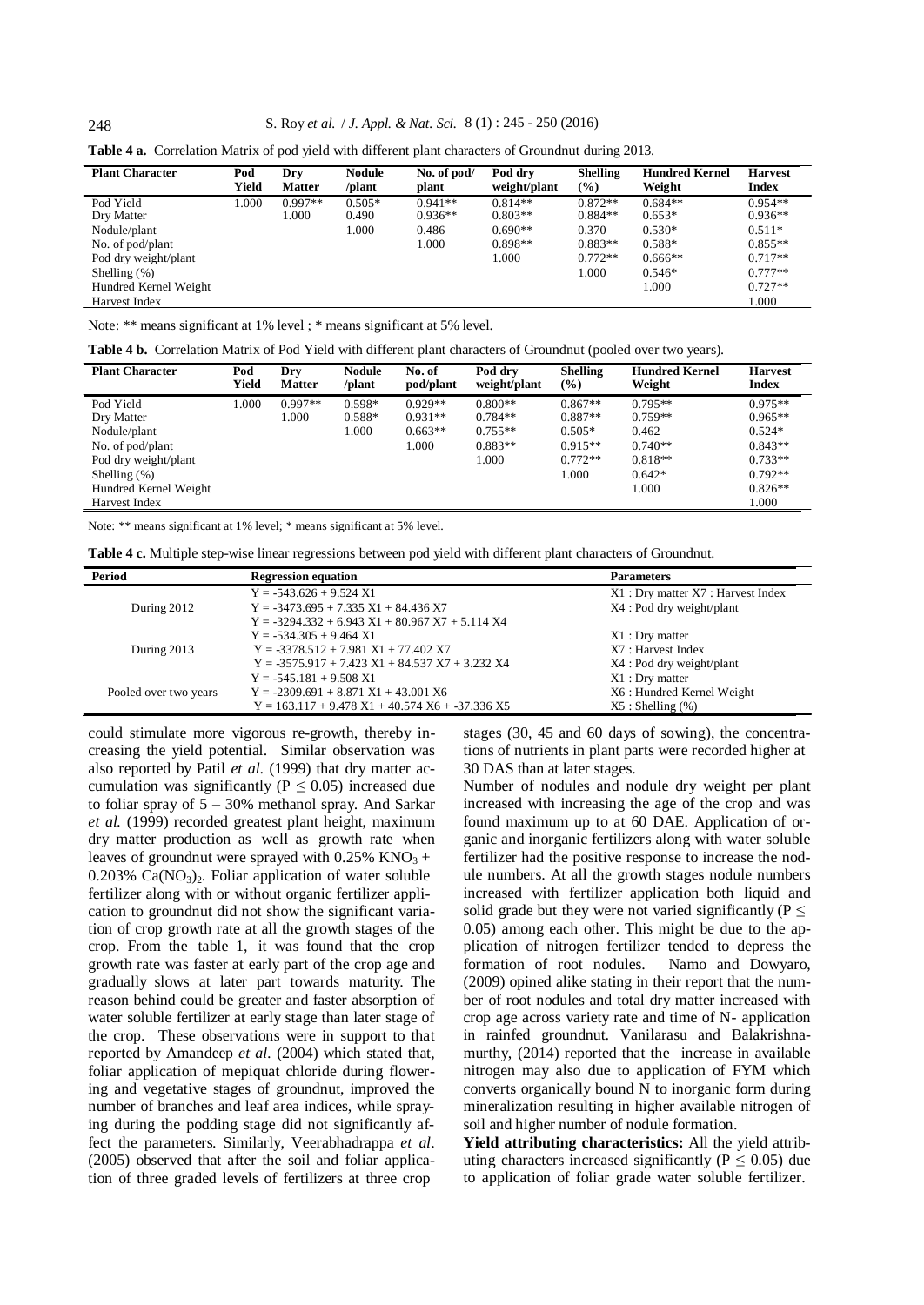Number of pods per plant increased with increasing level of fertilizer. The highest number of pods per plant was recorded with the treatment  $T_6$  (20.89). From the table 3, it was found that the foliar application of water soluble fertilizer along with RDF 85% had the significant influence to increase the number of pods per plant. Similar observation was also reported by Patra *et al*. (1995). He conducted a trial on groundnut varieties to investigate foliar application of 0.5%  $KNO<sub>3</sub>$ , 0.5% Ca  $(NO<sub>3</sub>)<sub>2</sub>$  or 2% urea (at 50% flowering and again 20 days later). It resulted in an increase in growth rate, pods/plant as well as 100 kernel weight.

Shelling percentage and hundred kernel weight of groundnut did not differ significantly due to application of foliar grade water soluble fertilizer along with or without 100%, 85 % or 60% of RDF. The data presented in table 3 revealed that pod yield increased with increasing level of fertilizer application to groundnut. Foliar grade water soluble fertilizers application to groundnut had the positive response to increase the pod yield either alone or in combined with recommended fertilizer dose. The data presented in table 3 revealed that pod yield increased with the application of liquid grade fertilizer along with soil application of inorganic fertilizer to groundnut. From the table 3, it was observed that the liquid grade fertilizer either starter dose or booster dose or in both had positive response to increase the groundnut pod yield up to 4 - 6 % over RDF only. The crop was equally responsive to increase the pod yield, when RDF was reduced by 15% (85% of RDF) along with foliar application of liquid grade fertilizer.

This might be due to groundnut being a legume crop at initial stage, soil application of nitrogenous fertilizer requirement is less (only 20-40% nitrogen was taken from soil) and in addition at later stage due to supplementation of water soluble foliar grade fertilizer could improve the nutrient utilization and lower environmental pollution through reducing the amounts of fertilizers added to soil as a result the yield was high. But further reduction in the level of inorganic fertilizer (upto 60 % of RDF) did not prove beneficial to groundnut. The foliar application of water soluble fertilizer was not substitute like soil application of inorganic (solid grade) fertilizer but supplementation had the positive response to increase the pod yield. The application of 80  $kg$  ha<sup>-1</sup> nitrogen along with zinc foliar application enhanced the seed yield to 3742 kg ha -1 (Pendashtek *et al.*, 2011).

This might be due to foliar application of nutrients, which normally reduces the loss through absorption, leaching and other processes associated with soil application and its application prompt correction of nutrient deficiencies. Similar finding was also reported Balerao *et al*. (1994) where he stated that mean dry pod yield was increased by  $5.6 - 20\%$  by foliar applications including individual or combined trace elements, urea, phosphorus and plant growth regulators (tricontanol).

Harvesting index did not vary significantly ( $P \le 0.05$ ) due to application of water soluble foliar grade fertilizer with or without applied fertilizer in soil.

From the table 3, it was found that the gross return decreased with decrease of RDF but gross return increased, when water soluble foliar grade inorganic fertilizer was supplemented with RDF irrespective of their doses. The highest gross return  $(7150399)$  was recorded in T6. The highest net return**:** cost was recorded in the treatment  $T<sub>9</sub> (2.70)$ .

**Correlation and regression analysis:** Tables 4, 4a and 4b represents the degree of association between pod yield of groundnut with different plant attributes (dry matter content, nodule per plant, number of pods per plant, pod dry weight per plant, shelling percentage, hundred kernel weight and harvest index) during two individual year (2012 and 2013) as well as pooled over the two. The tables clearly envisage the fact that pod yield of groundnut has a strong positive relationship with different plant attributes taken under consideration. The range of association varies from 50.0% (with nodule per plant) to almost cent percent with dry matter content indicating a heavy level of influence over the pod yield. The results obtained from correlation analysis were 0.995, 0.997 for dry matter of year 2012 and 2013 respectively with pod yield of the crop. Pooled data over two years (0.997) has also registered similar phenomenon with different plant characteristics. This relationship was highly significant at 1% probability level.

Multiple stepwise linear regressions between pod yields with different plant characters have been performed in order to identify the most contributing factor. Among all the factors, dry matter content has been contributed the bulk regarding pod yield followed by harvesting index of the crop and pod dry weight per plant in both the year. However, the parity of the factor breaks, when two years are taken together as the pooled data has registered two different contributing factors such as hundred kernel weight and shelling percentage. Overall, the study concludes that dry matter content of plant is solely responsible over the yield gaining in groundnut over the years (Table 4c).

#### **Conclusion**

From the above experiment, it could be concluded that the application of inorganic fertilizers can be reduced upto 15% when foliar grade water soluble fertilizer either 11:36:24 and 8:16:39 @ 2% or 17:44:0 + Sulphate of Potash (17:50) and  $8:22:0 + SOP (17:50)$  @ 5g of each/lit of water was supplemented at 30 DAE as a starter dose and at 45 DAE and 60 DAE as booster dose respectively to achieve optimum yield as well as highest benefit: cost ratio. Thus, it was concluded that the practice of foliar nutrition when used as a supplement and not a substitute for standard soil fertilization, was beneficial for summer groundnut.